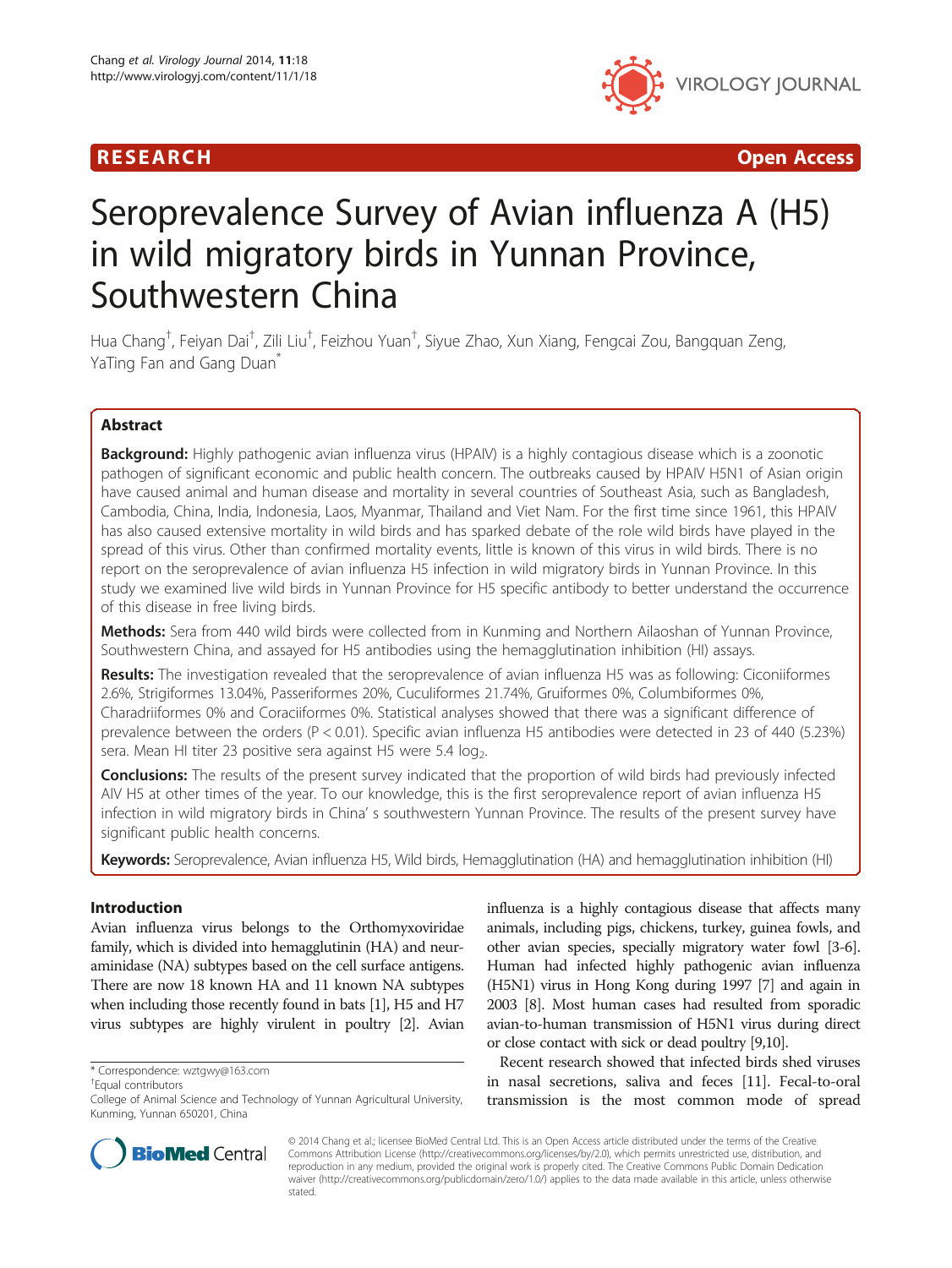between birds [\[11,12\]](#page-4-0). Avian influenza outbreaks had a seasonal incidence and were usually accompanied with the season of bird migration [[13](#page-4-0)] Wild birds usually act as carrier in long-distance migration, a portion of surviving birds could contribute to the potential spread of the disease [\[14](#page-4-0)]. It is estimated that 1.5-2.3 million birds migrate from Asia to Alaska every year, where low pathogenic H5 is endemic worldwide including the high latitudes of North America [\[15](#page-4-0)]. In order to better understand how these variables might influence the spatial and temporal dynamics of Avian influenza virus, Wilson et al. had reported the seroprevalence of antibodies to avian influenza viruses among wild waterfowl in Alaska, the results suggested surveillance programs include species and populations with high seroprevalences [[16](#page-4-0)].

There is an important bird migrating corridor in Northern Ailaoshan in Yunnan Province, Southwestern China. Thousands of wild birds migrate from North to South in autumn every year. To our knowledge, there is little serological data concerning Avian influenza in wild birds in this migrating corridor, we decided that a serological study would be beneficial to evaluate Avian influenza (H5) exposure using the hemagglutination inhibition test.

# Results

Hemagglutination (HA) assay is detected, and the HA titer was 1:1024, the dilutions of 4HAU is 1:256. 440 blood samples were tested by HI. Twenty-three of the 440 (5.23%) wild bird serum samples were positive for H5 antibodies. Results of the investigation revealed that the seroprevalence of Avian influenza H5 was as following: Ciconiiformes 2.6%, Strigiformes 13.04%, Passeriformes 20%, Cuculiformes 21.74%, Gruiformes 0%, Columbiformes 0%, Charadriiformes 0% and Coraciiformes 0% (Table 1). The seroprevalence of Cuculiformes was highest, and the lowest seroprevalence of Gruiformes, Columbiformes, Charadriiformes and Coraciiformes was lowest. Antibody titers of 23 positive serum samples varied from  $4 \log_2$  to  $8$ log<sub>2</sub> (Table [2\)](#page-2-0). The highest antibody titer of four Ardeola bacchuses was 8  $log_2$ , the lowest antibody titer was 4  $log_2$ . The highest antibody titer of three Nycticorax nycticoraxs was 8  $log<sub>2</sub>$ , the lowest antibody titer was 5  $log<sub>2</sub>$ . The antibody titer of two Larus ridibunduses was  $4 \log_2$ , respectively, the mean HI titer of Ciconiiformes was  $5.8 \log_2$ . The highest antibody titer of three Otus scopses was  $7 \log_2$ , the lowest antibody titer was  $5 \log_2$ , the mean HI titer of Strigiformes was 5.3 log<sub>2</sub>. Antibody titer of Zoothera dauma was 5 log2. The highest antibody titer of ten Cuculus sparverioides was  $7 \text{ log}_2$ , the lowest antibody titer was  $4 \text{ log}_2$ , the mean HI titer of Cuculiformes was  $5.1 \log_2$ .

#### **Discussion**

Avian influenza virus is a type A Influenza virus and zoonotic pathogen of significant economic and public

Table 1 Serum samples of positive or negative results to AIV H5 using HI test

| Order           | No. positive | Sample total   | Positive rate (%) |
|-----------------|--------------|----------------|-------------------|
| Ciconiiformes   | 9            | 346            | 2.6               |
| Strigiformes    | 3            | 23             | 13.04             |
| Passeriformes   | 1            | 5              | 20                |
| Cuculiformes    | 10           | 46             | 21.74             |
| Gruiformes      | $\Omega$     | 5              | ∩                 |
| Columbiformes   | $\Omega$     | $\mathfrak{D}$ | ∩                 |
| Charadriiformes | 0            | 12             | 0                 |
| Coraciiformes   | $\Omega$     | 1              | 0                 |
| Total           | 23           | 440            | 5.23              |

health concern [[2](#page-3-0)]. Some investigations showed that almost all human infected AIV H5 directly from birds, or indirectly eggs of infected birds which harborred the virus. And contaminated water, feed, insects and rodents could also act as vectors, which transmitted the disease [[12](#page-4-0),[17,18\]](#page-4-0). Ailaoshan is the important passage in Northern for bird migration in Yunnan, there are thousands of wild birds through the passage. Wild birds may visit the different ponds where some domesticated birds are kept during migrating.

In addition, poultry workers in feeding poultry and butchering poultry may be associated with the infection risk [\[17,19](#page-4-0)]. XiangHuo [[20\]](#page-4-0) reported that the overall seropositive rate was 2.61% for H5N1 antibodies among poultry workers in Jiangsu, China. The wild migratory birds might be identified as a risk factor for human infection with AIV H5. Every year bird-banding was conducted by poultry workers that may be infected through contaminated bird products (i.e. feces, saliva, nasal secretions), due to their frequent exposure to birds. Facing the potential threat of avian influenza viruse H5 in wild migratory birds, it is necessary to conduct a serological survey of H5 viruses in order to better understand the status of their infection. HI test is the important test for the serological survey. Recent serological studies have been conducted to survey the seroprevalence of Avian influenza A (H5) in animals [\[21](#page-4-0)]. Wild birds did not inoculated vaccine, the infection status of wild birds was explored by serological survey.

In the present study, the most important finding is the finding of H5 antibody in wild birds. The overall positive rate of the wild migratory birds was 5.23% and in different orders the rates varied from 0 to 21.74%. The results were statistically analyzed by Chi-Square Tests analysis. Statistical analyses showed that there was a significant difference of prevalence between the orders ( $P < 0.01$ ). In all serum samples, the highest antibody titer of serum sample was  $8 \log_2$ , the lowest antibody titer of serum samples were  $4 \text{ log}_2$ . The geometric mean antibody titer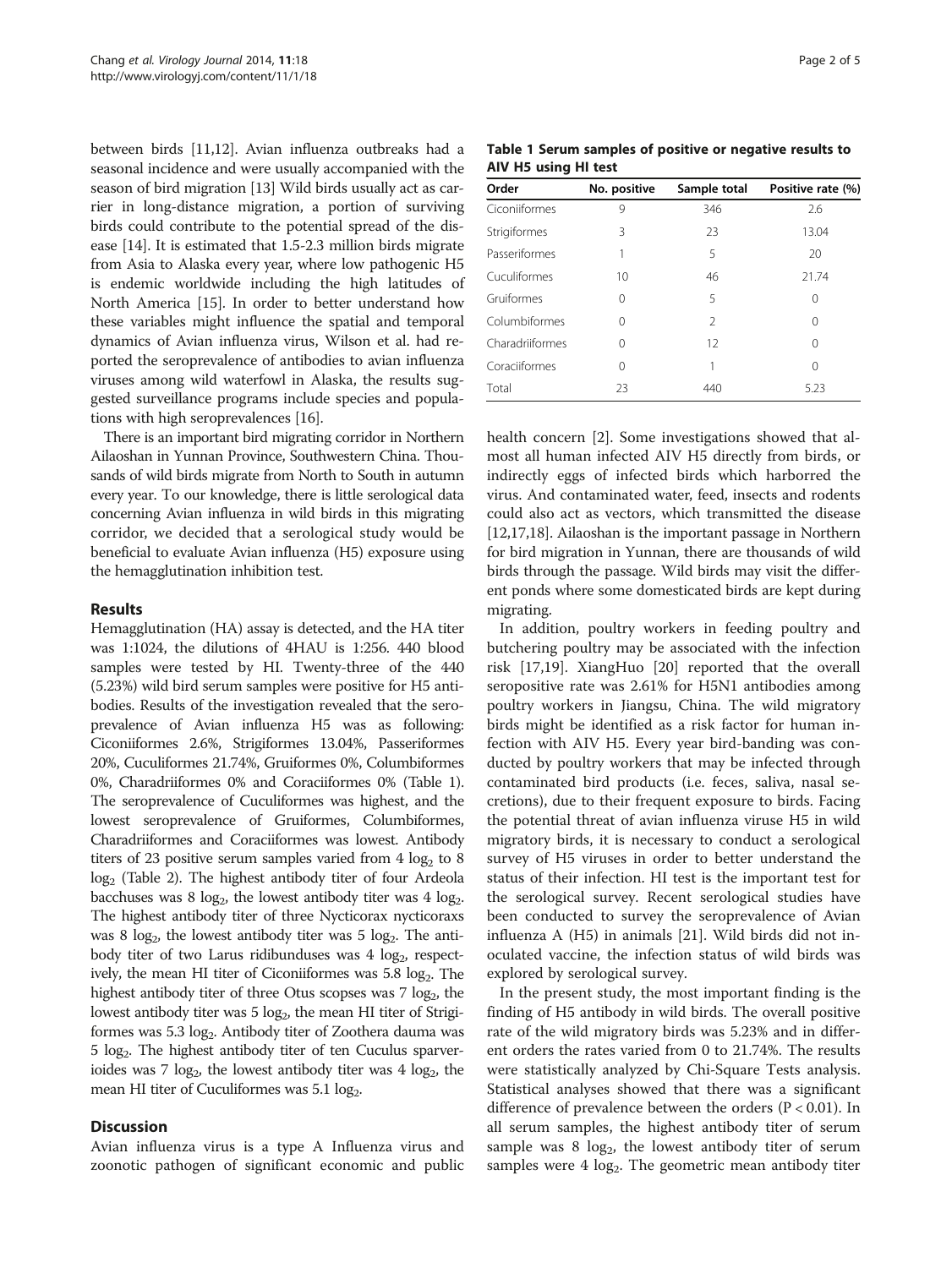| Order         | <b>Species</b>                     | Antibody titers using HI test                                                                                             |  |  |  |                |   |   |                |  |
|---------------|------------------------------------|---------------------------------------------------------------------------------------------------------------------------|--|--|--|----------------|---|---|----------------|--|
|               |                                    | Positive samples total $log_2$ 2 $log_2$ 3 $log_2$ 4 $log_2$ 5 $log_2$ 6 $log_2$ 7 $log_2$ 8 $log_2$ 9 $log_2$ 10 $log_2$ |  |  |  |                |   |   |                |  |
| Ciconiiformes | Ardeola bacchus                    | 9                                                                                                                         |  |  |  |                |   |   |                |  |
|               | Nycticorax nycticorax              |                                                                                                                           |  |  |  |                |   |   |                |  |
|               | Larus ridibundus                   |                                                                                                                           |  |  |  |                |   |   |                |  |
| Strigiformes  | Otus scops                         |                                                                                                                           |  |  |  |                |   |   |                |  |
| Passeriformes | Zoothera dauma                     |                                                                                                                           |  |  |  |                |   |   |                |  |
|               | Cuculiformes Cuculus sparverioides | 10                                                                                                                        |  |  |  | $\overline{4}$ |   |   |                |  |
| Total         |                                    | 23                                                                                                                        |  |  |  |                | 6 | 6 | $\overline{2}$ |  |

<span id="page-2-0"></span>Table 2 Distribution of layers on the basis of  $log<sub>2</sub>$  HI titers obtained against AIV H5

and seroprevalence of 23 positive serums against H5 were  $5.4 \log_2$  and  $5.23\%$ , respectively. Importantly, our results, in combination with different orders, suggested that the proportion of wild birds had previously infected AIV H5 at other times of the year, and inferred that wild birds may have specific patterns of AIV H5 epidemiology. In spite of presence of high antibody titers individuals birds in Cuculiformes and Ciconiiformes, no clinical symptoms were observed. Additionly, many factors could be responsible for the variability in AI H5 seroprevalence, such as species, ages, geographic locations, and years. Our study examined only seroprevalence of AI H5 antibodies across a range of wild migratory species in Northern Ailaoshan in Yunnan. In order to better understand how these variables might influence the spatial and temporal dynamics of AI H5 in wild birds, further analysis and surveillance are needed to adequately validate our results. The seroprevalence of the free living birds were only monitored in this study, our study cannot rule out the possibility of cross reaction with low pathogenic avian influenza virus H5, future studies should use an H5 antigen with a different neuraminidase. In addition, some other studies had reported that there have been numerous wild birds mortality events from the HPAIV H5N1 [[22,23](#page-4-0)], but some reports concerned that apparently healthy wild birds infected with HPAI H5N1may distribute this virus during migration [\[22,24\]](#page-4-0). In order to better understand the occurrence of this disease in wild birds in Yunnan, the seroprevalence of H5 avian influenza surveillance programs must be performed, and some laboratories tests detect suspected seropositive samples against at least two different antigens with different neuraminidase subtypes.

# **Conclusions**

To our knowledge, this is believed to be the first seroprevalence report of avian influenza virus (H5) infection of the wild migratory birds in Yunan Province, China. In the present survey, the positive rate of the wild migratory birds we found was 5.23%. Statistical analyses showed that there was a significant difference of prevalence between the orders  $(P < 0.01)$ . The results indicated that the

proportion of wild birds had previously infected AIV H5 at other times of the year, which raises significant public health concerns. Therefore, it is necessary for poultry workers, public health authorities, and tourists to pay more attention to this problem.

# Materials and methods

# Ethics statement

The present study was approved by Wildlife Conservation and Nature Reserve of Forestry Department in Yunnan province. All sampling (i.e., serum collection) was accomplished according to the Animal Ethics Procedures and Guidelines of the People's Republic of China. All birds were captured, sampled and subsequently released in the wild.

# The investigated regions

Yunnan Province is known for its richness in natural resources, covering approximately 394,000 square kilometers in Southwestern China. Positive swab samples of H5N1 avian influenza in poulty and wild birds were detected in in boundary regions of Yunnan province [\[25](#page-4-0)], but there is no report on the seroprevalence of avian influenza H5 infection in wild migratory birds in Yunnan Province at present. The survey was conducted in Kunming (latitude 102.73°, longitude 25.04°) and Ailaoshan (latitude 102.52°, longitude 24.35°), Ailaoshan is located in Yuxi City, where is an important bird migrating corridor in Northern Ailaoshan. Bird-banding is one of important approaches to study migrating birds every year, there were thousands of migratory birds.

#### Samples and data collection

During October-November 2011, we collected serum samples from 440 wild migratory birds showing no obvious signs of disease in this serological study. These serum samples were classified as eight orders (Strigiformes, Ciconiiformes, Passeriformes, Gruiformes, Columbiformes, Charadriiformes, Coraciiformes, Cuculiformes), twelve family, and twenty-four species (Table [3](#page-3-0)).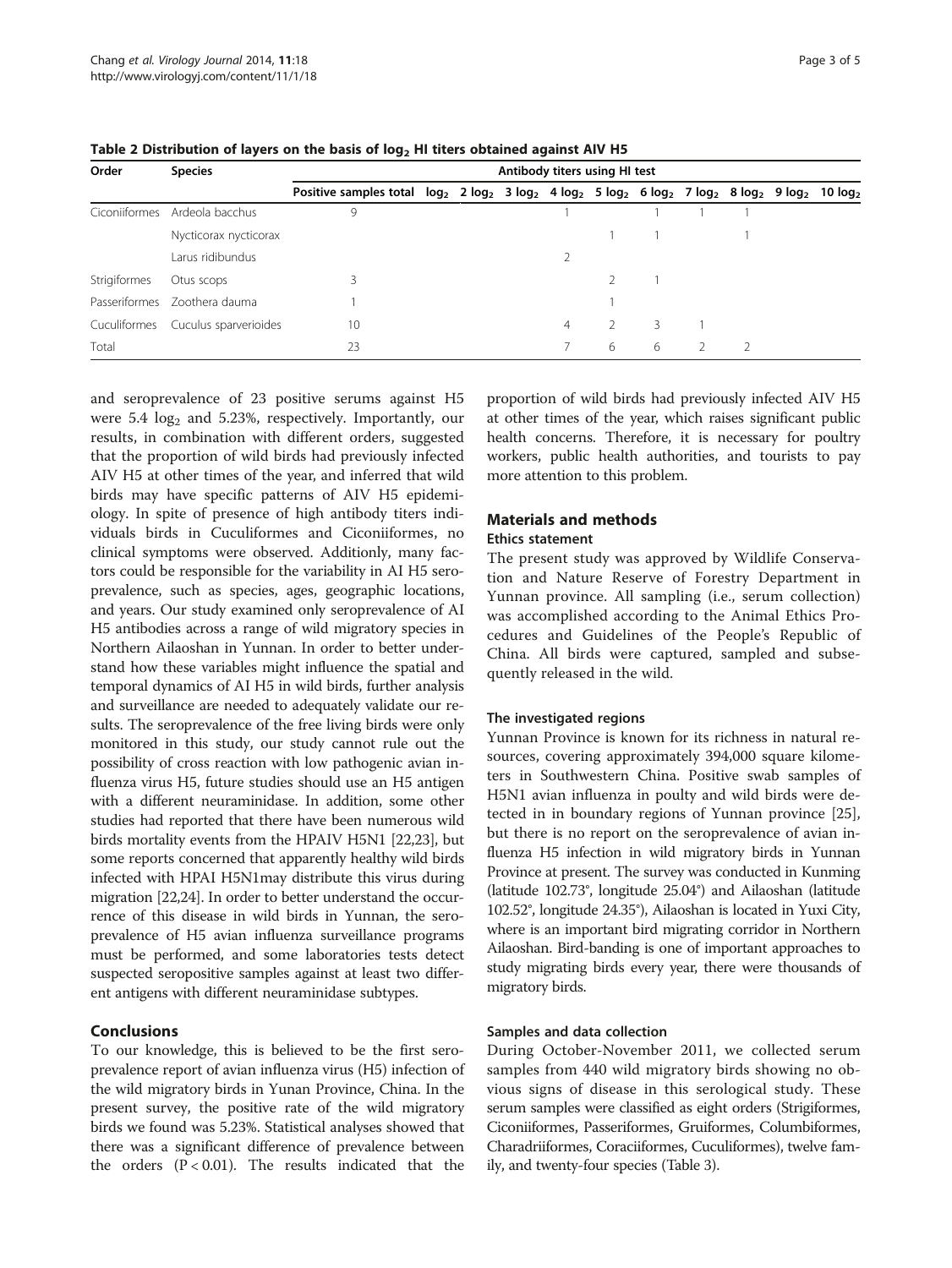#### <span id="page-3-0"></span>Table 3 Classification of serum samples

| Order/total     | Family<br><b>Species</b>           |                           | <b>Number</b>  |     |  |
|-----------------|------------------------------------|---------------------------|----------------|-----|--|
| Cuculiformes    | Cuculidae<br>Cuculus sparverioides |                           | 36             |     |  |
|                 |                                    | Cuculus poliocephalus     | $\mathfrak{D}$ |     |  |
|                 |                                    | Cuculus canorus           | 2              |     |  |
|                 |                                    | Cuculus saturatus         | 1              |     |  |
|                 |                                    | Clamator coromandus       | 1              |     |  |
|                 |                                    | Common Hawk-<br>Cuckoo    | 1              |     |  |
|                 |                                    | Eudynamys<br>scolopacea   | 1              |     |  |
|                 | Centropodidae                      | Centropus bengalensis     | 2              |     |  |
| Strigiformes    | Strigidae                          | Otus scops                | 22             |     |  |
|                 |                                    | Otus spilocephalus        | 1              |     |  |
| Ciconiiformes   | Ardeidae                           | Ardeola bacchus           | 27             |     |  |
|                 |                                    | <b>Bubulcus ibis</b>      | 3              |     |  |
|                 |                                    | Nycticorax nycticorax     | 12             |     |  |
|                 | I aridae                           | Larus ridibundus          | 304            |     |  |
| Passeriformes   | Muscicapidae                       | Zoothera dauma            | $\mathfrak{D}$ |     |  |
|                 |                                    | Myophonus caeruleus       | 1              |     |  |
|                 |                                    | Niltava banyumas          | 1              |     |  |
|                 | Dicruridae                         | Dicrurus hottentottus     | 1              |     |  |
| Gruiformes      | Rallidae                           | Amaurornis<br>phoenicurus | 1              |     |  |
|                 |                                    | Gallinula chloropus       | 4              |     |  |
| Columbiformes   | Columbidae                         | Treron sphenura           | 2              |     |  |
| Charadriiformes | Charadriidae                       | Vanellus cinereus         | 8              |     |  |
|                 | Scolopacidae                       | Scolopax rusticola        | 4              |     |  |
| Coraciiformes   | Alcedinidae                        | Halcyon pileata           |                |     |  |
| Total           | 8                                  | 12                        | 24             | 440 |  |

Wild birds were captured, and each bird was collected up to 2 ml of blood, in total, 440 blood samples were obtained from the wing vein of wild birds. After clotting and centrifugalization, serum was separated at 3000 rpm for up to 10 min and stored at −20°C until further analysis. All tubes were labeled with date and species.

# Hemagglutination (HA) and Hemagglutination Inhibition (HI) assays

The serological technique used was Hemagglutination (HA) and Hemagglutination Inhibition (HI). H5 antigen was purchased from Harbin Veterinary Research Institute, China. 1% specific pathogen free chicken red blood cells were prepared. HA titers were determined using 25 ul of 1% chicken red blood cells in PBS to 25 ul of a two-fold serial dilution of virus in 96 'V'-well microtiter plates. Microtiter plates were incubated for 30 minutes at 30°C. HA titers were subsequently calculated as the reciprocal value of the highest dilution that caused complete hemagglutination. The HI assay was performed using doubling dilution in PBS, 1% chicken red blood cells, and 4 hemagglutinating units of H5 antigen. After 45 min at 25°C, 25 ul 1% red blood cells was added and the final result was read after 50 min.

#### Criteria for seropositivity

HI titers were calculated as the reciprocal of the highest serum dilution that inhibited 4HA antigen. When HI titer of negative serum was no more than  $2 \log_2$ , the test could be established. If HI titer of the tested serum was less than or equal to  $3 \log_2$ , it will be negative; if HI titer is equal to  $4 \log_2$ , it will be suspicious (suspicious samples should be tested in duplicate tests, if HI titer is more than or equal to  $4 \log_2$ , it will be positive); if HI titer is less than or equal to 3  $log<sub>2</sub>$ , it will be negative; if HI titer is equal to or more than  $5 \log_2$ , it will be positive.

# Statistical analysis

Differences in seroprevalence of infected birds were analyzed using Chi-Square tests in SPSS (Release18.0 standard version) for Windows. A probability  $(P)$  value < 0.05 was considered as statistically significant between levels within factors and interactions.

#### Competing interests

The authors declare no conflict of interest.

#### Authors' contributions

HC carried out most of the experiments and wrote the manuscript. FYD, ZLL, FZY and SYZ performed the experiments. GD, FCZ, BQZ, YTF and XX analyzed the data. All authors read and approved the final manuscript.

#### Authors' information

Hua Chang, Feiyan Dai, Zili Liu, and Feizhou Yuan are considered as first authors.

#### Acknowledgement

The research were supported by Monitoring Important Diseases of the Wild Animals in Yunnan (2012YB0001) and High-tech Talent Introduction Project of Yunnan Province (2009CI125).

#### Received: 9 November 2013 Accepted: 31 January 2014 Published: 3 February 2014

#### Reference

- Tong S, Zhu X, Li Y, Shi M, Zhang J, Bourgeois M, Yang H, Chen X, Recuenco S, Gomez J, Chen LM, Johnson A, Tao Y, Dreyfus C, Yu W, McBride R, Carney PJ, Gilbert AT, Chang J, Guo Z, Davis CT, Paulson JC, Stevens J, Rupprecht CE, Holmes EC, Wilson IA, Donis RO: New world bats harbor diverse influenza A viruses. PLoS Pathog 2013, 9(10):e1003657
- 2. Madsen JM, Zimmermann NG, Timmons J, Tablante NL: Avian influenza seroprevalence and biosecurity risk factors in Maryland backyard poultry: a cross-sectional study. PLoS One 2013, <sup>8</sup>(2):e56851.
- International Centre for Diarrhoeal Disease Research, Bangladesh (ICDDR,B): Outbreak of mild respiratory disease caused by H5N1 and H9N2 infections among young children in Dhaka, Bangladesh, 2011. Health Sci Bull 2011, 9:5–12.
- 4. Obon E, Bailey TA, Di Somma A, Silvanose C, O'Donovan D, McKeown S, Joseph S, Wernery U: Seroprevalence of H5 Avian influenza virus in birds from the United Arab Emirates. Vet Rec 2009, <sup>165</sup>(25):752–753.
- 5. Clavijo A, Riva G, Pasick G: Pathogenicity of a Ratite origin Influenza A H5 virus in Ostriches (Struthis camelus). Avian Dis 2003, 47:1203–1207.